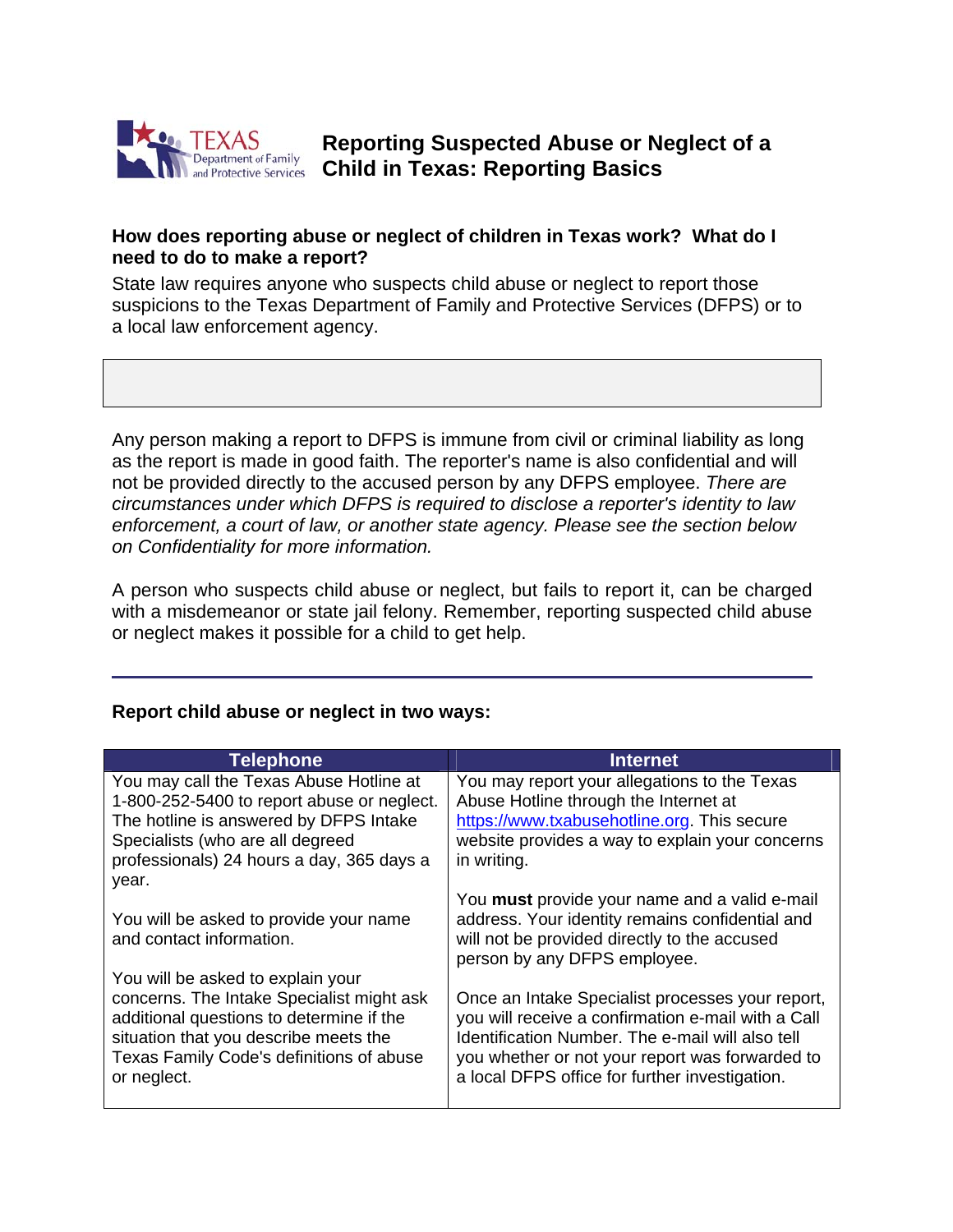Please note that the Internet Reporting System is for *non-urgent situations*. Receipt of internet reports may be delayed during times of high call volume to the Texas Abuse Hotline. The Internet Reporting System should NOT be used in urgent or emergency situations, including but not limited to:

- Injuries to a child age 5 or under or serious injuries to any age child
- Immediate need for medical care (including a suicidal child)
- Sexual abuse where the perpetrator has access or will have access to the child in the near future
- A child age 5 or younger who is alone or is likely to be left alone in the next 24 hours
- Any other situation you feel requires a response within 24 hours

### **Call in reports about these (and similar situations) to the Texas Abuse Hotline at 1-800-252-5400. Always call local law enforcement first if a child is in imminent danger.**

### **What information do I need when I make a report? What will I be asked to provide?**

Intake Specialists need specific information before they can forward a report of abuse or neglect to a local Child Protective Services (CPS) office for investigation. This information includes the alleged victim's address (or other information to help CPS contact the family) **and** an allegation that indicates abuse or neglect as defined by the Texas Family Code.

Not every allegation reported to DFPS will result in a CPS investigation. This is because not every situation involving concern for a child meets the legal definition for abuse or neglect under the Texas Family Code. It is crucial that you provide as many details as possible about the alleged abuse or neglect, as well as the family demographics, so that the Intake Specialist can make an accurate assessment of the situation.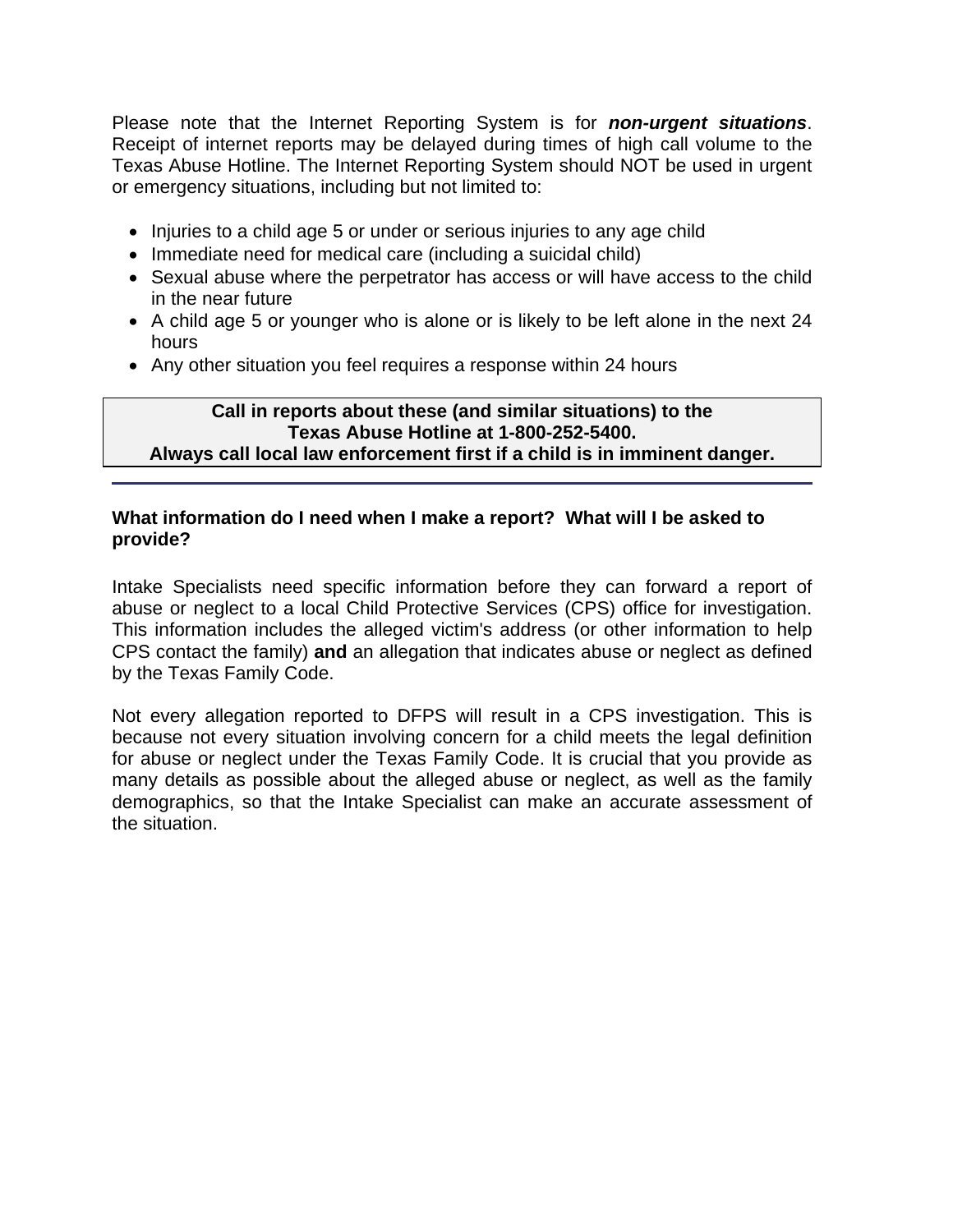Before making your report, please take a moment to gather any records or notes you have on the family so you have easy access to the necessary information. While you may not have all of the information noted below, providing as much of it as possible will allow DFPS to make the best decision about how to proceed.

| <b>Persons Involved/Persons with Knowledge</b>                                                                                                                             |                                                                                                                                                                                                                                                                                   |                                                                                                                                                                                          |  |
|----------------------------------------------------------------------------------------------------------------------------------------------------------------------------|-----------------------------------------------------------------------------------------------------------------------------------------------------------------------------------------------------------------------------------------------------------------------------------|------------------------------------------------------------------------------------------------------------------------------------------------------------------------------------------|--|
| <b>Household Members</b>                                                                                                                                                   | All known persons living in the child's home (adults and children)                                                                                                                                                                                                                |                                                                                                                                                                                          |  |
| <b>Alleged Perpetrator(s)</b><br>may not be household members                                                                                                              | The person or persons suspected of abusing or neglecting the child. They may or                                                                                                                                                                                                   |                                                                                                                                                                                          |  |
| <b>Collaterals</b><br>Any other people who may have information about the situation. This may include<br>school employees, neighbors, other relatives, medical staff, etc. |                                                                                                                                                                                                                                                                                   |                                                                                                                                                                                          |  |
| <b>Information Requested for Each Person</b>                                                                                                                               |                                                                                                                                                                                                                                                                                   |                                                                                                                                                                                          |  |
| <b>Identification</b><br>• Name,<br>• Date of birth (preferred) or<br>age<br>• Social Security number,<br>• Race/ethnicity<br>• Marital status                             | <b>Location</b><br>• Home address (including<br>apartment name and<br>number)<br>• Directions to the home<br>• Home phone number &<br>cell phone number(s)<br>$\bullet$ Work<br>• School, or daycare name<br>• Address, phone number,<br>hours in attendance, and<br>grade level. | <b>Special Needs</b><br>• Do the child, parents,<br>siblings, or alleged<br>perpetrator have any<br>special needs?<br>• If so, how do those needs<br>affect their normal<br>functioning? |  |
|                                                                                                                                                                            | Note: Multiple forms of<br>locating information are<br>important so we can find the<br>family as quickly as<br>possible. For example,<br>having only a school<br>address is challenging if we<br>need to locate the family<br>quickly on a Saturday<br>morning.                   |                                                                                                                                                                                          |  |

To send a report to CPS for investigation, an Intake Specialist also **must** have an allegation that meets the Texas Family Code definition of abuse or neglect. Giving as much detailed information as possible helps the Intake Specialist make as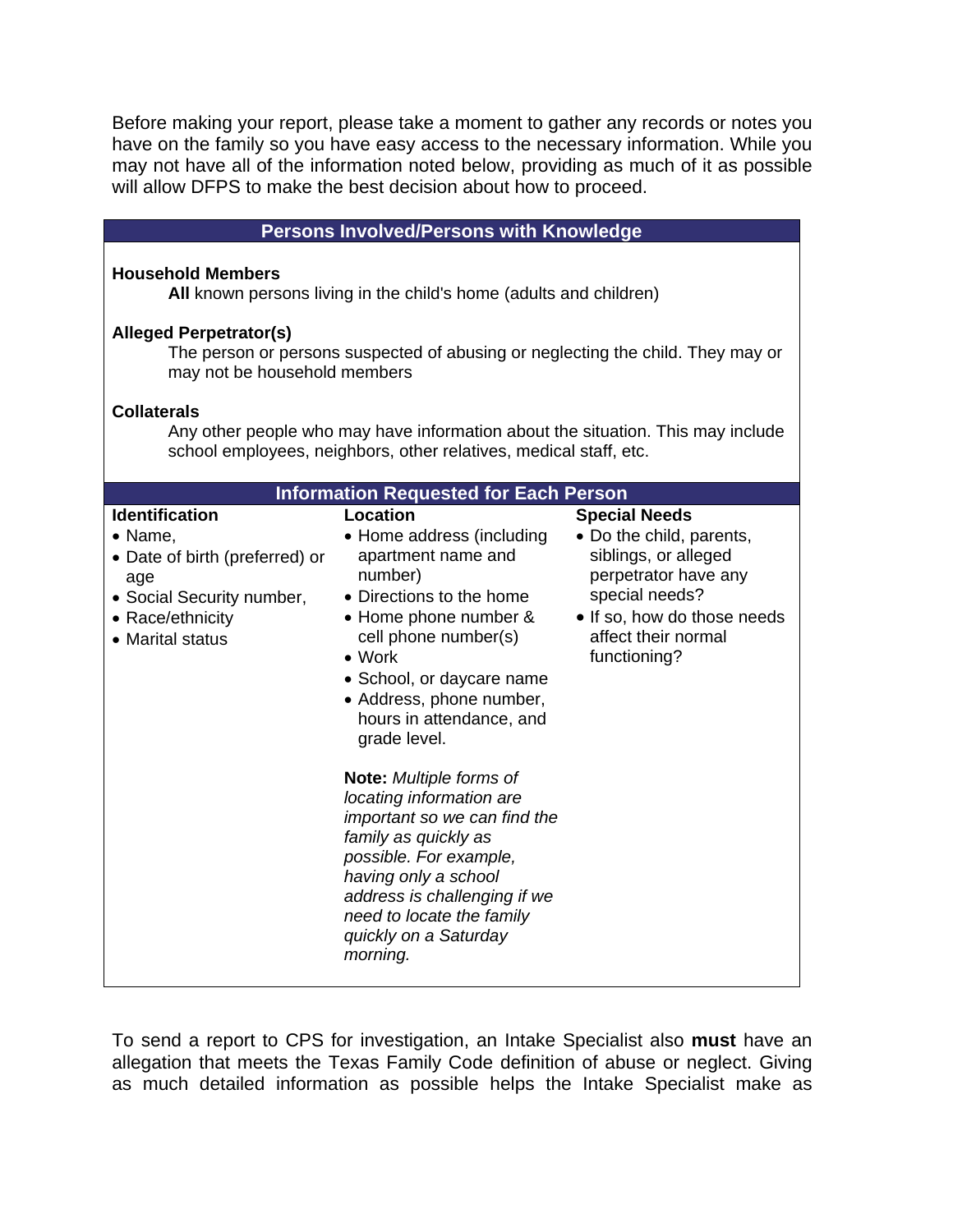accurate an assessment as possible. *This is especially important with Internet reports because the Intake Specialist cannot ask follow-up questions.* 

Learning to identify child abuse and neglect and deciding to make a report is very distressing for many people. However, DFPS can more accurately assess a situation if you frame your statements as objectively as possible. Clear and detailed information allows the Intake Specialist to make the most accurate assessment possible.

When you make your telephone or Internet report, you will be guided through a series of questions. The questions below are ones most commonly asked by our staff when assessing information.

### **Allegation Information**

#### **What happened?**

- What led you to suspect abuse or neglect?
- Did you witness something?
- If so, what did you see?
- Where and when did it occur?
- Was anyone else present?
- If someone said something to you, who was it (the child or someone else)?
- What did the person say?
- When did the person tell you?
- Are you aware of anyone else who may have been told?

#### **Who abused or neglected the child?**

- Do you know who may be abusing or neglecting the child?
- Does that person live in the home with the child?
- If not, how often does the perpetrator have access to the child or when will the person see the child again?
- Does the perpetrator have access to other children?

#### **What is the role of the parent/guardian?**

- If the parent or quardian is not the perpetrator, is he or she aware of the concern?
- Do the parents or quardians seem protective?
- If they are not aware of the concern, will you tell them?
- How do you think they will react?

### **What else is happening in the family?**

- Are there factors at work that put additional stress on the family such as drug or alcohol abuse, domestic violence, gang activity, recent marital problems or job loss?
- Are there any issues that could pose a safety risk to our staff?
- Is anyone helping to support the family?
- Have there been any previous concerns?
- Do you know if they have been reported to our agency or another agency before?
- How is the family likely to react when we contact them?